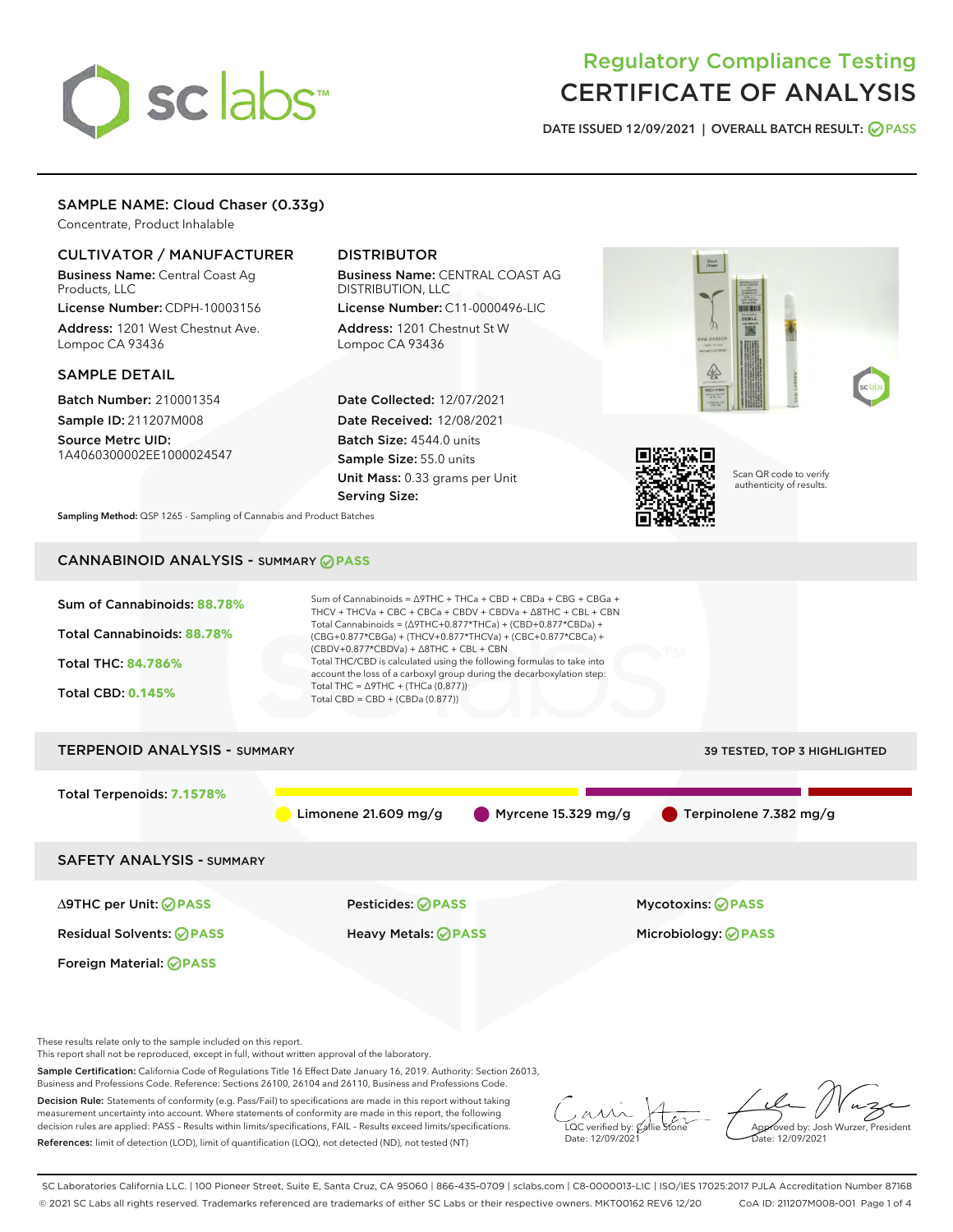



CLOUD CHASER (0.33G) | DATE ISSUED 12/09/2021 | OVERALL BATCH RESULT: **○** PASS

#### CANNABINOID TEST RESULTS - 12/08/2021 2 PASS

Tested by high-performance liquid chromatography with diode-array detection (HPLC-DAD). **Method:** QSP 1157 - Analysis of Cannabinoids by HPLC-DAD

#### TOTAL CANNABINOIDS: **88.78%**

Total Cannabinoids (Total THC) + (Total CBD) + (Total CBG) + (Total THCV) + (Total CBC) + (Total CBDV) + ∆8THC + CBL + CBN

TOTAL THC: **84.786%** Total THC (∆9THC+0.877\*THCa)

TOTAL CBD: **0.145%**

Total THCV (THCV+0.877\*THCVa)

Total CBD (CBD+0.877\*CBDa)

TOTAL CBG: 3.256% Total CBG (CBG+0.877\*CBGa) TOTAL THCV: 0.43%

TOTAL CBC: ND Total CBC (CBC+0.877\*CBCa)

TOTAL CBDV: ND Total CBDV (CBDV+0.877\*CBDVa)

| <b>COMPOUND</b>            | LOD/LOQ<br>(mg/g) | <b>MEASUREMENT</b><br><b>UNCERTAINTY</b><br>(mg/g) | <b>RESULT</b><br>(mg/g) | <b>RESULT</b><br>(%) |
|----------------------------|-------------------|----------------------------------------------------|-------------------------|----------------------|
| <b>A9THC</b>               | 0.06 / 0.26       | ±29.166                                            | 847.86                  | 84.786               |
| <b>CBG</b>                 | 0.06 / 0.19       | ±1.283                                             | 32.56                   | 3.256                |
| <b>THCV</b>                | 0.1 / 0.2         | ±0.21                                              | 4.3                     | 0.43                 |
| <b>CBN</b>                 | 0.1/0.3           | ±0.10                                              | 1.6                     | 0.16                 |
| <b>CBD</b>                 | 0.07/0.29         | ±0.067                                             | 1.45                    | 0.145                |
| $\triangle$ 8THC           | 0.1/0.4           | N/A                                                | <b>ND</b>               | <b>ND</b>            |
| <b>THCa</b>                | 0.05/0.14         | N/A                                                | <b>ND</b>               | <b>ND</b>            |
| <b>THCVa</b>               | 0.07/0.20         | N/A                                                | <b>ND</b>               | <b>ND</b>            |
| <b>CBDa</b>                | 0.02/0.19         | N/A                                                | <b>ND</b>               | <b>ND</b>            |
| <b>CBDV</b>                | 0.04 / 0.15       | N/A                                                | <b>ND</b>               | <b>ND</b>            |
| <b>CBDVa</b>               | 0.03/0.53         | N/A                                                | <b>ND</b>               | <b>ND</b>            |
| <b>CBGa</b>                | 0.1/0.2           | N/A                                                | <b>ND</b>               | <b>ND</b>            |
| <b>CBL</b>                 | 0.06 / 0.24       | N/A                                                | <b>ND</b>               | <b>ND</b>            |
| <b>CBC</b>                 | 0.2 / 0.5         | N/A                                                | <b>ND</b>               | <b>ND</b>            |
| <b>CBCa</b>                | 0.07/0.28         | N/A                                                | <b>ND</b>               | <b>ND</b>            |
| <b>SUM OF CANNABINOIDS</b> |                   |                                                    | 887.8 mg/g              | 88.78%               |

#### **UNIT MASS: 0.33 grams per Unit**

| ∆9THC per Unit                         | 1120 per-package limit | 279.79 mg/unit | <b>PASS</b> |
|----------------------------------------|------------------------|----------------|-------------|
| <b>Total THC per Unit</b>              |                        | 279.79 mg/unit |             |
| <b>CBD</b> per Unit                    |                        | $0.48$ mg/unit |             |
| <b>Total CBD per Unit</b>              |                        | $0.48$ mg/unit |             |
| <b>Sum of Cannabinoids</b><br>per Unit |                        | 293.0 mg/unit  |             |
| <b>Total Cannabinoids</b><br>per Unit  |                        | 292.9 mg/unit  |             |

# TERPENOID TEST RESULTS - 12/09/2021

Terpene analysis utilizing gas chromatography-flame ionization detection (GC-FID). **Method:** QSP 1192 - Analysis of Terpenoids by GC-FID

| <b>COMPOUND</b>           | LOD/LOQ<br>(mg/g) | <b>MEASUREMENT</b><br><b>UNCERTAINTY</b><br>(mg/g) | <b>RESULT</b><br>(mg/g) | <b>RESULT</b><br>(%) |
|---------------------------|-------------------|----------------------------------------------------|-------------------------|----------------------|
| Limonene                  | 0.005 / 0.016     | ±0.3090                                            | 21.609                  | 2.1609               |
| <b>Myrcene</b>            | 0.008 / 0.025     | ±0.1977                                            | 15.329                  | 1.5329               |
| Terpinolene               | 0.008 / 0.026     | ±0.1513                                            | 7.382                   | 0.7382               |
| $\beta$ Caryophyllene     | 0.004 / 0.012     | ±0.2277                                            | 6.395                   | 0.6395               |
| $\beta$ Pinene            | 0.004 / 0.014     | ±0.0423                                            | 3.676                   | 0.3676               |
| $\alpha$ Pinene           | 0.005 / 0.017     | ±0.0296                                            | 3.437                   | 0.3437               |
| Ocimene                   | 0.011 / 0.038     | ±0.0982                                            | 3.058                   | 0.3058               |
| Linalool                  | 0.009 / 0.032     | ±0.0887                                            | 2.333                   | 0.2333               |
| Terpineol                 | 0.016 / 0.055     | ±0.1420                                            | 2.312                   | 0.2312               |
| $\alpha$ Humulene         | 0.009 / 0.029     | ±0.0541                                            | 1.684                   | 0.1684               |
| Fenchol                   | 0.010 / 0.034     | ±0.0553                                            | 1.429                   | 0.1429               |
| trans- $\beta$ -Farnesene | 0.008 / 0.025     | ±0.0253                                            | 0.713                   | 0.0713               |
| Camphene                  | 0.005 / 0.015     | ±0.0045                                            | 0.394                   | 0.0394               |
| $\alpha$ Phellandrene     | 0.006 / 0.020     | ±0.0033                                            | 0.239                   | 0.0239               |
| <b>Borneol</b>            | 0.005 / 0.016     | ±0.0096                                            | 0.228                   | 0.0228               |
| $\gamma$ Terpinene        | 0.006 / 0.018     | ±0.0037                                            | 0.215                   | 0.0215               |
| $\alpha$ Terpinene        | 0.005 / 0.017     | ±0.0031                                            | 0.208                   | 0.0208               |
| 3 Carene                  | 0.005 / 0.018     | ±0.0027                                            | 0.189                   | 0.0189               |
| Fenchone                  | 0.009/0.028       | ±0.0042                                            | 0.146                   | 0.0146               |
| $\alpha$ Cedrene          | 0.005 / 0.016     | ±0.0030                                            | 0.101                   | 0.0101               |
| $\alpha$ Bisabolol        | 0.008 / 0.026     | ±0.0052                                            | 0.097                   | 0.0097               |
| Nerolidol                 | 0.009 / 0.028     | ±0.0058                                            | 0.093                   | 0.0093               |
| Eucalyptol                | 0.006 / 0.018     | ±0.0014                                            | 0.055                   | 0.0055               |
| Valencene                 | 0.009 / 0.030     | ±0.0033                                            | 0.048                   | 0.0048               |
| Caryophyllene<br>Oxide    | 0.010 / 0.033     | ±0.0017                                            | 0.036                   | 0.0036               |
| Guaiol                    | 0.009 / 0.030     | ±0.0016                                            | 0.034                   | 0.0034               |
| p-Cymene                  | 0.005 / 0.016     | ±0.0008                                            | 0.028                   | 0.0028               |
| Citronellol               | 0.003 / 0.010     | ±0.0014                                            | 0.028                   | 0.0028               |
| Sabinene Hydrate          | 0.006 / 0.022     | ±0.0009                                            | 0.024                   | 0.0024               |
| Geraniol                  | 0.002 / 0.007     | ±0.0010                                            | 0.022                   | 0.0022               |
| Sabinene                  | 0.004 / 0.014     | ±0.0002                                            | 0.020                   | 0.0020               |
| Isoborneol                | 0.004 / 0.012     | ±0.0006                                            | 0.016                   | 0.0016               |
| (-)-Isopulegol            | 0.005 / 0.016     | N/A                                                | ND                      | ND                   |
| Camphor                   | 0.006 / 0.019     | N/A                                                | ND                      | ND                   |
| Menthol                   | 0.008 / 0.025     | N/A                                                | ND                      | ND                   |
| Nerol                     | 0.003 / 0.011     | N/A                                                | ND                      | ND                   |
| R-(+)-Pulegone            | 0.003 / 0.011     | N/A                                                | ND                      | ND                   |
| <b>Geranyl Acetate</b>    | 0.004 / 0.014     | N/A                                                | ND                      | ND                   |
| Cedrol                    | 0.008 / 0.027     | N/A                                                | ND                      | ND                   |
| <b>TOTAL TERPENOIDS</b>   |                   |                                                    | 71.578 mg/g             | 7.1578%              |

SC Laboratories California LLC. | 100 Pioneer Street, Suite E, Santa Cruz, CA 95060 | 866-435-0709 | sclabs.com | C8-0000013-LIC | ISO/IES 17025:2017 PJLA Accreditation Number 87168 © 2021 SC Labs all rights reserved. Trademarks referenced are trademarks of either SC Labs or their respective owners. MKT00162 REV6 12/20 CoA ID: 211207M008-001 Page 2 of 4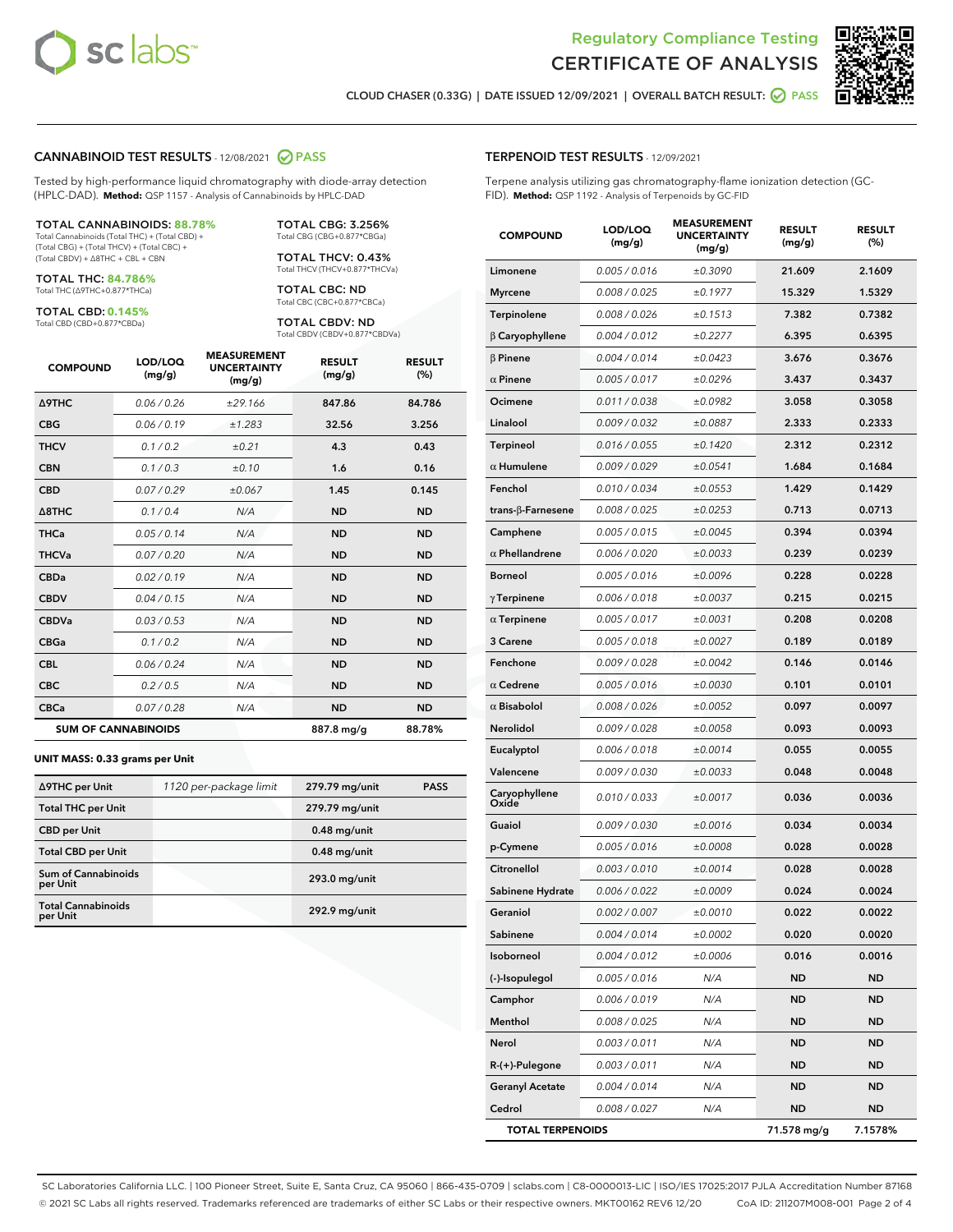



CLOUD CHASER (0.33G) | DATE ISSUED 12/09/2021 | OVERALL BATCH RESULT: @ PASS

# CATEGORY 1 PESTICIDE TEST RESULTS - 12/09/2021 2 PASS

Pesticide and plant growth regulator analysis utilizing high-performance liquid chromatography-mass spectrometry (HPLC-MS) or gas chromatography-mass spectrometry (GC-MS). \*GC-MS utilized where indicated. **Method:** QSP 1212 - Analysis of Pesticides and Mycotoxins by LC-MS or QSP 1213 - Analysis of Pesticides by GC-MS

| Aldicarb<br>0.03 / 0.08<br><b>ND</b><br>$\ge$ LOD<br>N/A<br><b>PASS</b><br>Carbofuran<br>0.02/0.05<br>N/A<br><b>ND</b><br><b>PASS</b><br>$\ge$ LOD<br>Chlordane*<br>0.03 / 0.08<br><b>ND</b><br><b>PASS</b><br>$\ge$ LOD<br>N/A<br>0.03/0.10<br><b>ND</b><br><b>PASS</b><br>Chlorfenapyr*<br>$\ge$ LOD<br>N/A<br>Chlorpyrifos<br>0.02 / 0.06<br>N/A<br><b>ND</b><br><b>PASS</b><br>$\ge$ LOD<br>0.02 / 0.07<br>N/A<br><b>ND</b><br><b>PASS</b><br>Coumaphos<br>$>$ LOD<br><b>ND</b><br><b>PASS</b><br>Daminozide<br>0.02 / 0.07<br>$\ge$ LOD<br>N/A<br><b>DDVP</b><br>0.03/0.09<br>$\ge$ LOD<br>N/A<br><b>ND</b><br><b>PASS</b><br>(Dichlorvos)<br>Dimethoate<br><b>ND</b><br><b>PASS</b><br>0.03/0.08<br>$>$ LOD<br>N/A<br>Ethoprop(hos)<br>0.03/0.10<br>$\ge$ LOD<br>N/A<br><b>ND</b><br><b>PASS</b><br>0.02 / 0.06<br>$\ge$ LOD<br>N/A<br><b>ND</b><br><b>PASS</b><br>Etofenprox<br>Fenoxycarb<br>0.03/0.08<br>$>$ LOD<br>N/A<br><b>ND</b><br><b>PASS</b><br>0.03/0.08<br><b>ND</b><br><b>PASS</b><br>Fipronil<br>$\ge$ LOD<br>N/A<br>Imazalil<br>0.02 / 0.06<br>$>$ LOD<br>N/A<br><b>ND</b><br><b>PASS</b><br>Methiocarb<br>0.02 / 0.07<br>N/A<br><b>ND</b><br><b>PASS</b><br>$\ge$ LOD<br>Methyl<br>0.03/0.10<br>$\ge$ LOD<br>N/A<br><b>ND</b><br><b>PASS</b><br>parathion<br>0.03/0.09<br>$\ge$ LOD<br>N/A<br><b>ND</b><br><b>PASS</b><br><b>Mevinphos</b><br>Paclobutrazol<br>0.02 / 0.05<br>$\ge$ LOD<br>N/A<br><b>ND</b><br><b>PASS</b><br>0.03/0.09<br>N/A<br>$\ge$ LOD<br><b>ND</b><br><b>PASS</b><br>Propoxur<br>0.03/0.08<br><b>ND</b><br><b>PASS</b><br>Spiroxamine<br>$\ge$ LOD<br>N/A<br><b>PASS</b><br>Thiacloprid<br>0.03/0.10<br>$\ge$ LOD<br>N/A<br><b>ND</b> | <b>COMPOUND</b> | LOD/LOQ<br>$(\mu g/g)$ | <b>ACTION</b><br><b>LIMIT</b><br>$(\mu g/g)$ | <b>MEASUREMENT</b><br><b>UNCERTAINTY</b><br>$(\mu g/g)$ | <b>RESULT</b><br>$(\mu g/g)$ | <b>RESULT</b> |
|-----------------------------------------------------------------------------------------------------------------------------------------------------------------------------------------------------------------------------------------------------------------------------------------------------------------------------------------------------------------------------------------------------------------------------------------------------------------------------------------------------------------------------------------------------------------------------------------------------------------------------------------------------------------------------------------------------------------------------------------------------------------------------------------------------------------------------------------------------------------------------------------------------------------------------------------------------------------------------------------------------------------------------------------------------------------------------------------------------------------------------------------------------------------------------------------------------------------------------------------------------------------------------------------------------------------------------------------------------------------------------------------------------------------------------------------------------------------------------------------------------------------------------------------------------------------------------------------------------------------------------------------------------------------------------------|-----------------|------------------------|----------------------------------------------|---------------------------------------------------------|------------------------------|---------------|
|                                                                                                                                                                                                                                                                                                                                                                                                                                                                                                                                                                                                                                                                                                                                                                                                                                                                                                                                                                                                                                                                                                                                                                                                                                                                                                                                                                                                                                                                                                                                                                                                                                                                                   |                 |                        |                                              |                                                         |                              |               |
|                                                                                                                                                                                                                                                                                                                                                                                                                                                                                                                                                                                                                                                                                                                                                                                                                                                                                                                                                                                                                                                                                                                                                                                                                                                                                                                                                                                                                                                                                                                                                                                                                                                                                   |                 |                        |                                              |                                                         |                              |               |
|                                                                                                                                                                                                                                                                                                                                                                                                                                                                                                                                                                                                                                                                                                                                                                                                                                                                                                                                                                                                                                                                                                                                                                                                                                                                                                                                                                                                                                                                                                                                                                                                                                                                                   |                 |                        |                                              |                                                         |                              |               |
|                                                                                                                                                                                                                                                                                                                                                                                                                                                                                                                                                                                                                                                                                                                                                                                                                                                                                                                                                                                                                                                                                                                                                                                                                                                                                                                                                                                                                                                                                                                                                                                                                                                                                   |                 |                        |                                              |                                                         |                              |               |
|                                                                                                                                                                                                                                                                                                                                                                                                                                                                                                                                                                                                                                                                                                                                                                                                                                                                                                                                                                                                                                                                                                                                                                                                                                                                                                                                                                                                                                                                                                                                                                                                                                                                                   |                 |                        |                                              |                                                         |                              |               |
|                                                                                                                                                                                                                                                                                                                                                                                                                                                                                                                                                                                                                                                                                                                                                                                                                                                                                                                                                                                                                                                                                                                                                                                                                                                                                                                                                                                                                                                                                                                                                                                                                                                                                   |                 |                        |                                              |                                                         |                              |               |
|                                                                                                                                                                                                                                                                                                                                                                                                                                                                                                                                                                                                                                                                                                                                                                                                                                                                                                                                                                                                                                                                                                                                                                                                                                                                                                                                                                                                                                                                                                                                                                                                                                                                                   |                 |                        |                                              |                                                         |                              |               |
|                                                                                                                                                                                                                                                                                                                                                                                                                                                                                                                                                                                                                                                                                                                                                                                                                                                                                                                                                                                                                                                                                                                                                                                                                                                                                                                                                                                                                                                                                                                                                                                                                                                                                   |                 |                        |                                              |                                                         |                              |               |
|                                                                                                                                                                                                                                                                                                                                                                                                                                                                                                                                                                                                                                                                                                                                                                                                                                                                                                                                                                                                                                                                                                                                                                                                                                                                                                                                                                                                                                                                                                                                                                                                                                                                                   |                 |                        |                                              |                                                         |                              |               |
|                                                                                                                                                                                                                                                                                                                                                                                                                                                                                                                                                                                                                                                                                                                                                                                                                                                                                                                                                                                                                                                                                                                                                                                                                                                                                                                                                                                                                                                                                                                                                                                                                                                                                   |                 |                        |                                              |                                                         |                              |               |
|                                                                                                                                                                                                                                                                                                                                                                                                                                                                                                                                                                                                                                                                                                                                                                                                                                                                                                                                                                                                                                                                                                                                                                                                                                                                                                                                                                                                                                                                                                                                                                                                                                                                                   |                 |                        |                                              |                                                         |                              |               |
|                                                                                                                                                                                                                                                                                                                                                                                                                                                                                                                                                                                                                                                                                                                                                                                                                                                                                                                                                                                                                                                                                                                                                                                                                                                                                                                                                                                                                                                                                                                                                                                                                                                                                   |                 |                        |                                              |                                                         |                              |               |
|                                                                                                                                                                                                                                                                                                                                                                                                                                                                                                                                                                                                                                                                                                                                                                                                                                                                                                                                                                                                                                                                                                                                                                                                                                                                                                                                                                                                                                                                                                                                                                                                                                                                                   |                 |                        |                                              |                                                         |                              |               |
|                                                                                                                                                                                                                                                                                                                                                                                                                                                                                                                                                                                                                                                                                                                                                                                                                                                                                                                                                                                                                                                                                                                                                                                                                                                                                                                                                                                                                                                                                                                                                                                                                                                                                   |                 |                        |                                              |                                                         |                              |               |
|                                                                                                                                                                                                                                                                                                                                                                                                                                                                                                                                                                                                                                                                                                                                                                                                                                                                                                                                                                                                                                                                                                                                                                                                                                                                                                                                                                                                                                                                                                                                                                                                                                                                                   |                 |                        |                                              |                                                         |                              |               |
|                                                                                                                                                                                                                                                                                                                                                                                                                                                                                                                                                                                                                                                                                                                                                                                                                                                                                                                                                                                                                                                                                                                                                                                                                                                                                                                                                                                                                                                                                                                                                                                                                                                                                   |                 |                        |                                              |                                                         |                              |               |
|                                                                                                                                                                                                                                                                                                                                                                                                                                                                                                                                                                                                                                                                                                                                                                                                                                                                                                                                                                                                                                                                                                                                                                                                                                                                                                                                                                                                                                                                                                                                                                                                                                                                                   |                 |                        |                                              |                                                         |                              |               |
|                                                                                                                                                                                                                                                                                                                                                                                                                                                                                                                                                                                                                                                                                                                                                                                                                                                                                                                                                                                                                                                                                                                                                                                                                                                                                                                                                                                                                                                                                                                                                                                                                                                                                   |                 |                        |                                              |                                                         |                              |               |
|                                                                                                                                                                                                                                                                                                                                                                                                                                                                                                                                                                                                                                                                                                                                                                                                                                                                                                                                                                                                                                                                                                                                                                                                                                                                                                                                                                                                                                                                                                                                                                                                                                                                                   |                 |                        |                                              |                                                         |                              |               |
|                                                                                                                                                                                                                                                                                                                                                                                                                                                                                                                                                                                                                                                                                                                                                                                                                                                                                                                                                                                                                                                                                                                                                                                                                                                                                                                                                                                                                                                                                                                                                                                                                                                                                   |                 |                        |                                              |                                                         |                              |               |
|                                                                                                                                                                                                                                                                                                                                                                                                                                                                                                                                                                                                                                                                                                                                                                                                                                                                                                                                                                                                                                                                                                                                                                                                                                                                                                                                                                                                                                                                                                                                                                                                                                                                                   |                 |                        |                                              |                                                         |                              |               |

# CATEGORY 2 PESTICIDE TEST RESULTS - 12/09/2021 @ PASS

| <b>COMPOUND</b>          | LOD/LOO<br>$(\mu g/g)$ | <b>ACTION</b><br>LIMIT<br>$(\mu g/g)$ | <b>MEASUREMENT</b><br><b>UNCERTAINTY</b><br>$(\mu g/g)$ | <b>RESULT</b><br>$(\mu g/g)$ | <b>RESULT</b> |  |
|--------------------------|------------------------|---------------------------------------|---------------------------------------------------------|------------------------------|---------------|--|
| Abamectin                | 0.03/0.10              | 0.1                                   | N/A                                                     | <b>ND</b>                    | <b>PASS</b>   |  |
| Acephate                 | 0.02/0.07              | 0.1                                   | N/A                                                     | <b>ND</b>                    | <b>PASS</b>   |  |
| Acequinocyl              | 0.02/0.07              | 0.1                                   | N/A                                                     | <b>ND</b>                    | <b>PASS</b>   |  |
| Acetamiprid              | 0.02/0.05              | 0.1                                   | N/A                                                     | <b>ND</b>                    | <b>PASS</b>   |  |
| Azoxystrobin             | 0.02/0.07              | 0.1                                   | N/A                                                     | <b>ND</b>                    | <b>PASS</b>   |  |
| <b>Bifenazate</b>        | 0.01 / 0.04            | 0.1                                   | N/A                                                     | <b>ND</b>                    | <b>PASS</b>   |  |
| <b>Bifenthrin</b>        | 0.02/0.05              | 3                                     | N/A                                                     | <b>ND</b>                    | <b>PASS</b>   |  |
| <b>Boscalid</b>          | 0.03/0.09              | 0.1                                   | N/A                                                     | <b>ND</b>                    | <b>PASS</b>   |  |
| Captan                   | 0.19/0.57              | 0.7                                   | N/A                                                     | <b>ND</b>                    | <b>PASS</b>   |  |
| Carbaryl                 | 0.02/0.06              | 0.5                                   | N/A                                                     | <b>ND</b>                    | <b>PASS</b>   |  |
| Chlorantranilip-<br>role | 0.04/0.12              | 10                                    | N/A                                                     | <b>ND</b>                    | <b>PASS</b>   |  |
| Clofentezine             | 0.03/0.09              | 0.1                                   | N/A                                                     | <b>ND</b>                    | <b>PASS</b>   |  |

| <b>CATEGORY 2 PESTICIDE TEST RESULTS</b> - 12/09/2021 continued |  |  |
|-----------------------------------------------------------------|--|--|
|                                                                 |  |  |

| <b>COMPOUND</b>               | LOD/LOQ<br>(µg/g) | <b>ACTION</b><br>LIMIT<br>(µg/g) | <b>MEASUREMENT</b><br><b>UNCERTAINTY</b><br>(µg/g) | <b>RESULT</b><br>(µg/g) | <b>RESULT</b> |
|-------------------------------|-------------------|----------------------------------|----------------------------------------------------|-------------------------|---------------|
| Cyfluthrin                    | 0.12 / 0.38       | $\overline{c}$                   | N/A                                                | <b>ND</b>               | <b>PASS</b>   |
| Cypermethrin                  | 0.11/0.32         | 1                                | N/A                                                | <b>ND</b>               | <b>PASS</b>   |
| <b>Diazinon</b>               | 0.02 / 0.05       | 0.1                              | N/A                                                | <b>ND</b>               | <b>PASS</b>   |
| Dimethomorph                  | 0.03 / 0.09       | 2                                | N/A                                                | <b>ND</b>               | <b>PASS</b>   |
| Etoxazole                     | 0.02 / 0.06       | 0.1                              | N/A                                                | <b>ND</b>               | <b>PASS</b>   |
| Fenhexamid                    | 0.03 / 0.09       | 0.1                              | N/A                                                | <b>ND</b>               | <b>PASS</b>   |
| Fenpyroximate                 | 0.02 / 0.06       | 0.1                              | N/A                                                | <b>ND</b>               | <b>PASS</b>   |
| Flonicamid                    | 0.03 / 0.10       | 0.1                              | N/A                                                | <b>ND</b>               | <b>PASS</b>   |
| Fludioxonil                   | 0.03/0.10         | 0.1                              | N/A                                                | <b>ND</b>               | <b>PASS</b>   |
| Hexythiazox                   | 0.02 / 0.07       | 0.1                              | N/A                                                | <b>ND</b>               | <b>PASS</b>   |
| Imidacloprid                  | 0.04 / 0.11       | 5                                | N/A                                                | <b>ND</b>               | <b>PASS</b>   |
| Kresoxim-methyl               | 0.02 / 0.07       | 0.1                              | N/A                                                | <b>ND</b>               | <b>PASS</b>   |
| Malathion                     | 0.03 / 0.09       | 0.5                              | N/A                                                | <b>ND</b>               | <b>PASS</b>   |
| Metalaxyl                     | 0.02 / 0.07       | $\overline{c}$                   | N/A                                                | <b>ND</b>               | <b>PASS</b>   |
| Methomyl                      | 0.03 / 0.10       | 1                                | N/A                                                | <b>ND</b>               | <b>PASS</b>   |
| Myclobutanil                  | 0.03/0.09         | 0.1                              | N/A                                                | <b>ND</b>               | <b>PASS</b>   |
| Naled                         | 0.02 / 0.07       | 0.1                              | N/A                                                | <b>ND</b>               | <b>PASS</b>   |
| Oxamyl                        | 0.04 / 0.11       | 0.5                              | N/A                                                | <b>ND</b>               | <b>PASS</b>   |
| Pentachloronitro-<br>benzene* | 0.03/0.09         | 0.1                              | N/A                                                | <b>ND</b>               | <b>PASS</b>   |
| Permethrin                    | 0.04 / 0.12       | 0.5                              | N/A                                                | <b>ND</b>               | <b>PASS</b>   |
| Phosmet                       | 0.03 / 0.10       | 0.1                              | N/A                                                | <b>ND</b>               | <b>PASS</b>   |
| Piperonylbu-<br>toxide        | 0.02 / 0.07       | 3                                | N/A                                                | <b>ND</b>               | <b>PASS</b>   |
| Prallethrin                   | 0.03 / 0.08       | 0.1                              | N/A                                                | <b>ND</b>               | <b>PASS</b>   |
| Propiconazole                 | 0.02 / 0.07       | 0.1                              | N/A                                                | <b>ND</b>               | <b>PASS</b>   |
| Pyrethrins                    | 0.04 / 0.12       | 0.5                              | N/A                                                | <b>ND</b>               | <b>PASS</b>   |
| Pyridaben                     | 0.02 / 0.07       | 0.1                              | N/A                                                | <b>ND</b>               | <b>PASS</b>   |
| Spinetoram                    | 0.02 / 0.07       | 0.1                              | N/A                                                | <b>ND</b>               | <b>PASS</b>   |
| Spinosad                      | 0.02 / 0.07       | 0.1                              | N/A                                                | <b>ND</b>               | <b>PASS</b>   |
| Spiromesifen                  | 0.02 / 0.05       | 0.1                              | N/A                                                | <b>ND</b>               | <b>PASS</b>   |
| Spirotetramat                 | 0.02 / 0.06       | 0.1                              | N/A                                                | <b>ND</b>               | <b>PASS</b>   |
| Tebuconazole                  | 0.02 / 0.07       | 0.1                              | N/A                                                | <b>ND</b>               | <b>PASS</b>   |
| Thiamethoxam                  | 0.03 / 0.10       | 5                                | N/A                                                | <b>ND</b>               | <b>PASS</b>   |
| Trifloxystrobin               | 0.03 / 0.08       | 0.1                              | N/A                                                | <b>ND</b>               | <b>PASS</b>   |

SC Laboratories California LLC. | 100 Pioneer Street, Suite E, Santa Cruz, CA 95060 | 866-435-0709 | sclabs.com | C8-0000013-LIC | ISO/IES 17025:2017 PJLA Accreditation Number 87168 © 2021 SC Labs all rights reserved. Trademarks referenced are trademarks of either SC Labs or their respective owners. MKT00162 REV6 12/20 CoA ID: 211207M008-001 Page 3 of 4